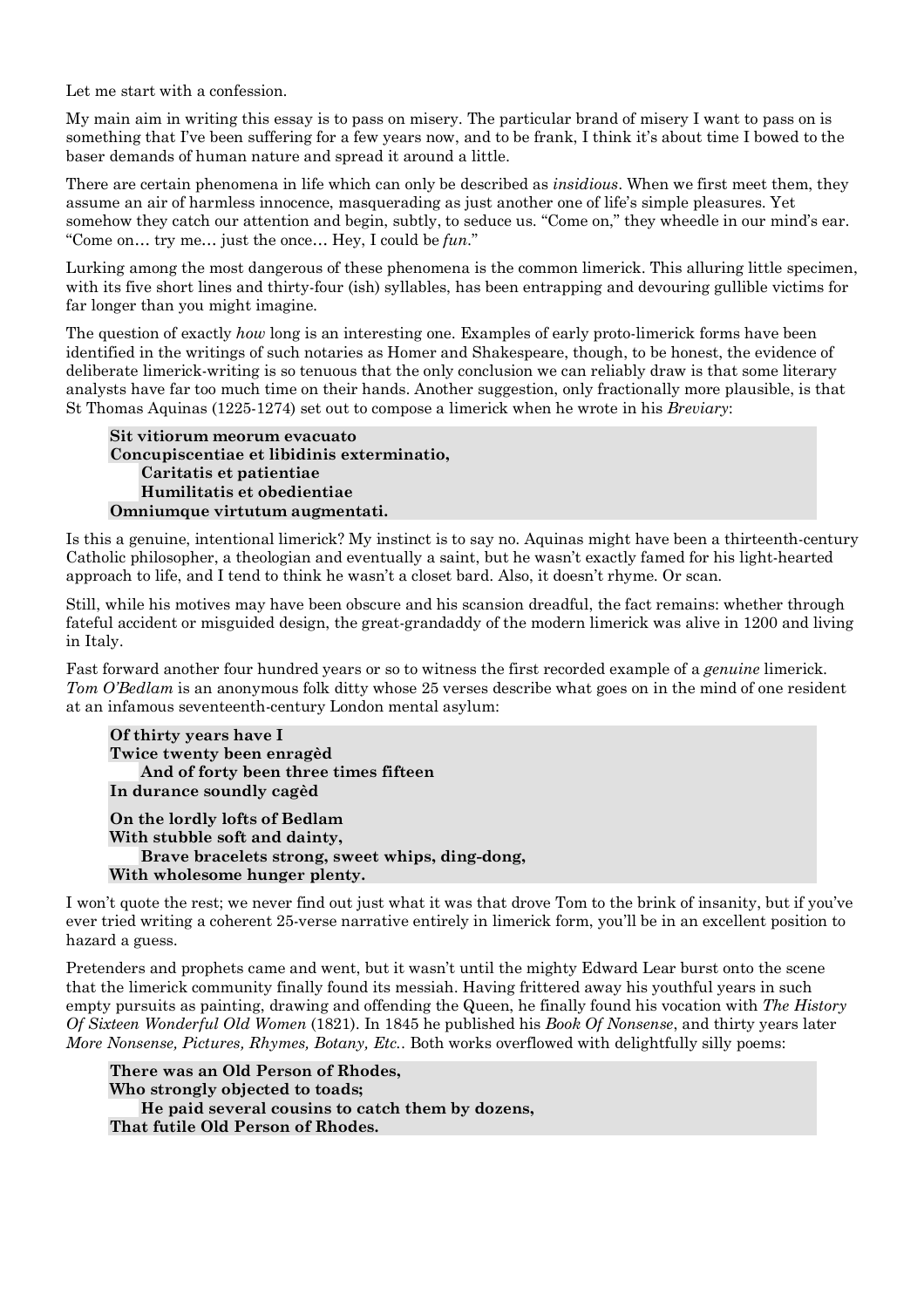Of course, these so-called 'learics' weren't quite the sleek, graceful beasts that we know today. For a start, they had precious little narrative content, tending towards nonsense rather than wit (the clue's in the title). And they were almost always designed so that the last line ended with the same word or phrase as the first, a device that rather lamely deprives the poem of the punchline expected by the modern ear.

Despite these flaws, the fact remains that since Lear stuck his oar in, the world has never been able to shake off the grasp of the limerick, and the form has squirmed its way into virtually every field of human activity. The modern limericist might still be most comfortable in domains silly or obscene, but the canon also ranges over such diverse subject matters as science, philosophy, language, biography and even fine art.

After all, it's long been accepted that encoding a piece of information – *any* information – in rhythmic verse is a brilliant way to make it memorable. It's a technique that's been in use at least since the times of the great oral epics. And the challenge has proved irresistible to countless academics. One of my favourites is this delightful anonymous composition from the world of biology:

**An insect was heard to complain, "A chemist has poisoned my brain!" The cause of his sorrow Was paradichlorodiphenyltrichloroethane.**

See what I mean? Not only is that as perfectly-formed a stanza as ever walked this earth, it has the three secondary virtues of wit, memorability, and impeccable scientific accuracy. It is also pleasingly cliquey. To this end, a biochemist friend of mine suggested that it would be better to write the last three lines as **The cause of his sorrow was C14H9Cl5**, thereby increasing its didactic value and reducing its accessibility even further.

Of course, if limericks were nothing more than innocent aîdes-memoires, I wouldn't be writing this essay. Tragically, they are not, and equally tragically, I am.

Limericks, and I say this in all seriousness, are dangerously addictive. Just look at what happened to poor old Mr Lear: by the time he met his unfortunate end in 1888, he'd created 212 of the little monsters and was clearly in the grip of full-blown dependency. (And to think they said it was bronchitis.) A quick flick through the entries to any recent poetry competition in the English language shows that Eddie wasn't the only one.

So all-pervading is the limerick's influence that some otherwise respectable writers go far out of their way to deny that their compositional habits bring them any suffering at all. Witness Lesslie Newbigin, professional theologian by day, amateur limericist by night:

I am normally a good sleeper. When occasionally, sleep evades me, I concoct limericks. … There is no hurry. If it refuses to come out right, there is always another night; if it does 'click' one drops off to sleep. Something accomplished, something done has earned a night's repose. It is a tranquillizer with positively no harmful side-effects.

"If it refuses to come out right, there is always another night." Hah. In case anyone is left in genuine doubt about the hollowly ironic tone of this remark, observe that it occurs in the preface to a book singularly devoted to charting the progress of St Paul on his evangelistic journey around the Aegean... a book written entirely in – you've guessed it – the common limerick. Now, is Mr Newbigin honestly telling us that he never woke up in a cold sweat with his brain racing, desperately to try to find a rhyme 'Adramyttium'?1 Pull the other one.

I'm a good sleeper too, but notably less so since I took my first few tentative steps into the limerick's den of sorrows. For me, nailing a stubborn rhyme has become a severe obsession. It pains me to think of how many potentially beautiful friendships have been ruined because the only line of conversation I can come up with is "Can you think of a decent rhyme for 'fossil'?". (Bugger. It's just come to me now: 'Apostle'. I guess I have St Paul to thank for that one.)

I have a feeling the next stage of this debilitating disorder will be utter immobility. Already, every potential journey beyond the frontiers of my own home must be carefully planned so as to minimise the risk of seeing

The people of wet Adramyttium Have raincoats, galoshes, and pretty um-Brellas, and thus They don't make a fuss When it rains, and there's no cause to pity 'em.

 <sup>1</sup> Oh, go on, if you insist: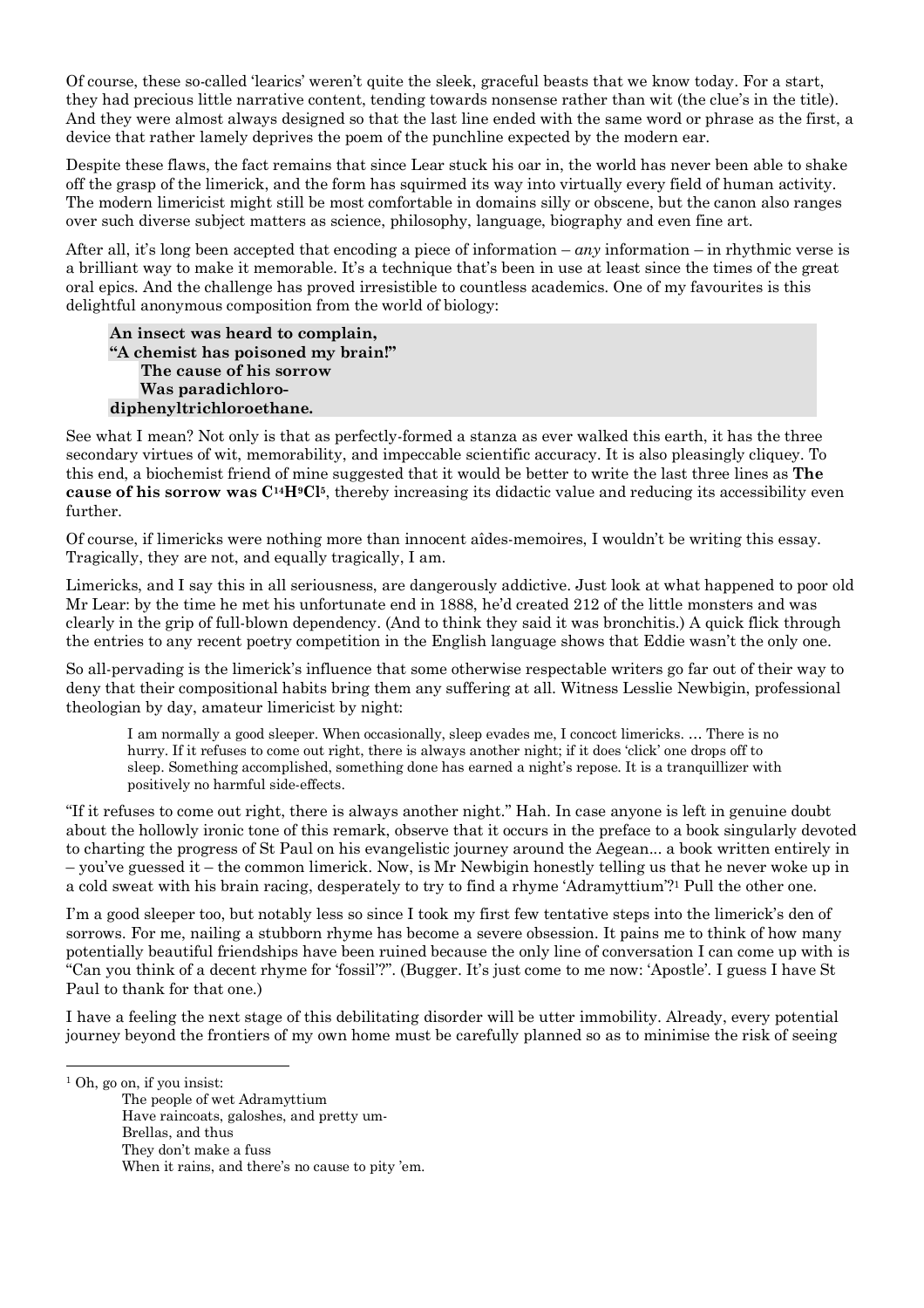an unfamiliar place-name on a road sign and being plunged into one of my silently obsessive frames of mind, the kind that last for minutes, days or weeks at a time.

Anyway, the main part of this essay, dear reader, has but one objective: to drag you down with me into the depths of compulsive, pernickety and incessant limericking. You'll laugh; you'll cry; rather more of one than the other, I suspect. And, above all, you'll learn one of the world's most diligently avoided skills: the art of flattening any poetic sentiment, no matter how noble, into a paragon of spurious banality. Study hard, practise hard, and eventually you too could be the lord of the limerick. It is, despite appearances, very occasionally worth it.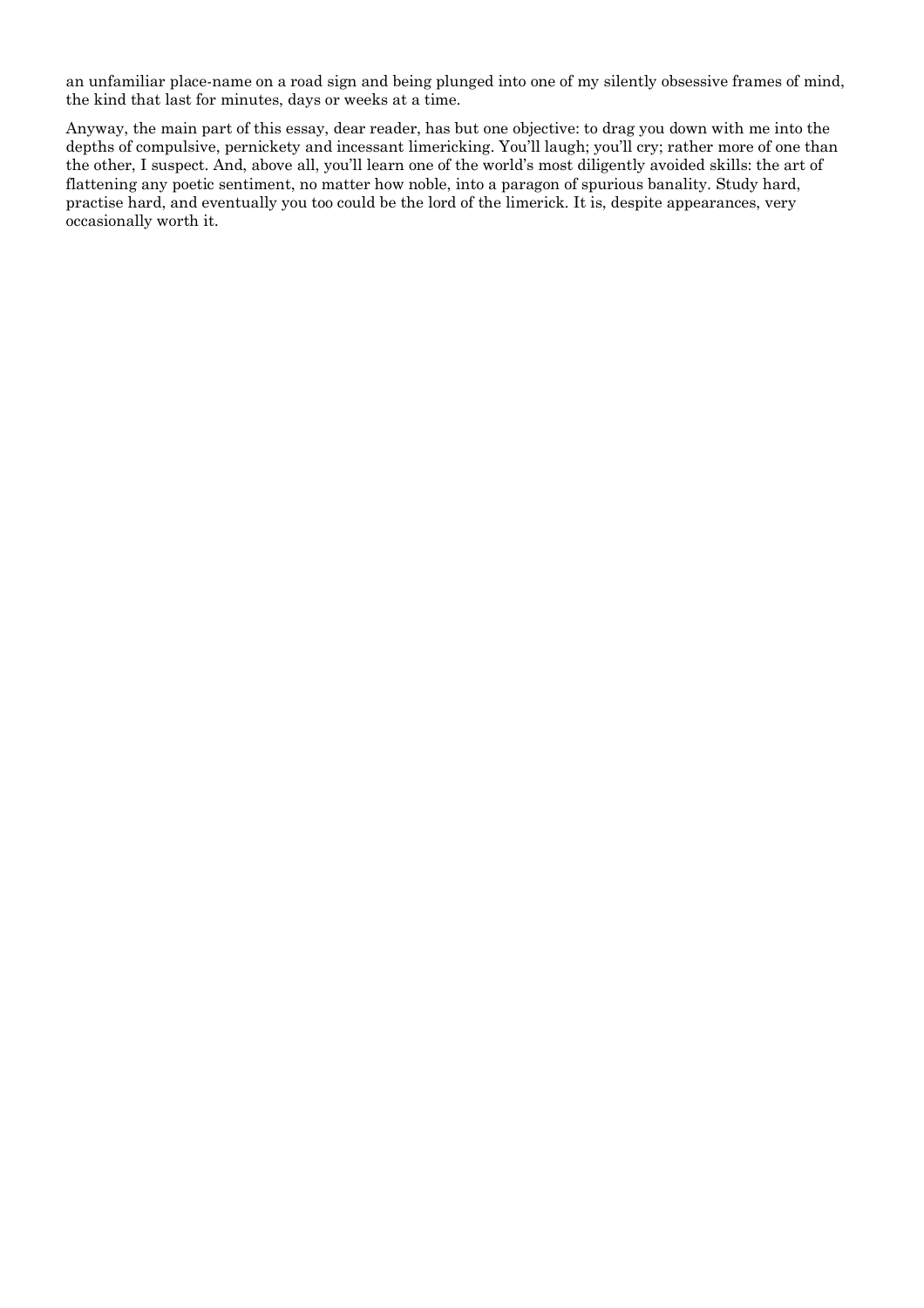It almost goes without saying that the heart of a good limerick is a good rhyme. Your limerick's first line ends with a key word – usually a place or person, the subject of the poem. Now you need two good rhymes for that subject, for the end of lines 2 and 5.

Easy? Sometimes. If your first line is:

## **There once was a mollusc called Fred**

…then the rest of the poem is, if you'll pardon the expression, your oyster. More interesting subjects demand a little more care and attention:

### **The Romans in old Eboracum**

Good luck.

What's interesting is that, if you ask a random English speaker to define what counts as a rhyme, they'll probably come out with something like "it's two words which sound the same". This kind of vague notion is all very well for Joe Public, but we obsessive limericists are going to need a far more precise definition. The first thing to do is to stamp out a couple of widespread delusions:

*Delusion 1: any two words which end the same way must automatically rhyme.* If this were true, the world of limericks would indeed be a happy place to inhabit. Unfortunately, it isn't. **Clinton** and **Houston** both end in **-ton**, but if you think they rhyme, I'm afraid you've got a long way to go.

*Delusion 2: for a perfect rhyme, you've got to match up every single syllable.* If this was true, nary an interesting limerick would ever be composed. Thankfully, it isn't and they are.

So what *does* count as a rhyme? Well, the bad news is that the answer to that question is quite complicated. But the good news is that the complexity isn't anything to worry about, because most native English speakers have a natural grasp of it anyway.

Anyway, here's the answer in all its glory:

## **The First Rule of Limerick Writing: Rhyme**

**Two words or phrases rhyme perfectly only if…**

**the last** *stressed* **syllable in each word or phrase is the same, except for different initial consonants;** *and…*

## **all the subsequent** *unstressed* **syllables in each word or phrase (if there are any) are identical.**

By way of illustration, consider **butter**. The word has two syllables, and the stress falls on the first: *but***-ter**. So good rhymes include *mut***-ter**, *shut***-ter** and *clut***-ter** – where the stressed syllable is the same except for its initial consonant(s), and the following unstressed syllable is identical. Bad rhymes include **better** or **hunter** (because the stressed syllables aren't similar enough), and **button** or **cutting** (because the unstressed syllables aren't identical).

The First Rule sounds complicated, but all it does really is to express in a flowery way what most of us instinctively understand anyway. After all, few of us have to think very hard to work out whether **butter** rhymes with **nutter** or **batter**. See? Dead easy.

One very happy consequence of the First Rule is that it opens the door to long words and phrases without causing too many headaches. Consider, for instance, **Castle Howard**, a singularly dull stately home in North Yorkshire. It's got four syllables, and at first glance, it looks like a poet's nightmare as well as a tourist's. But we enlightened souls can quickly see that the only important bits are **How-** (the last stressed syllable) and  **ard** (the following unstressed one). So, once we've found a rhyme for **Howard**, our work's done. We couldn't care less about the **Castle** part, which occurs *before* the last stressed syllable and is therefore completely irrelevant. Witness: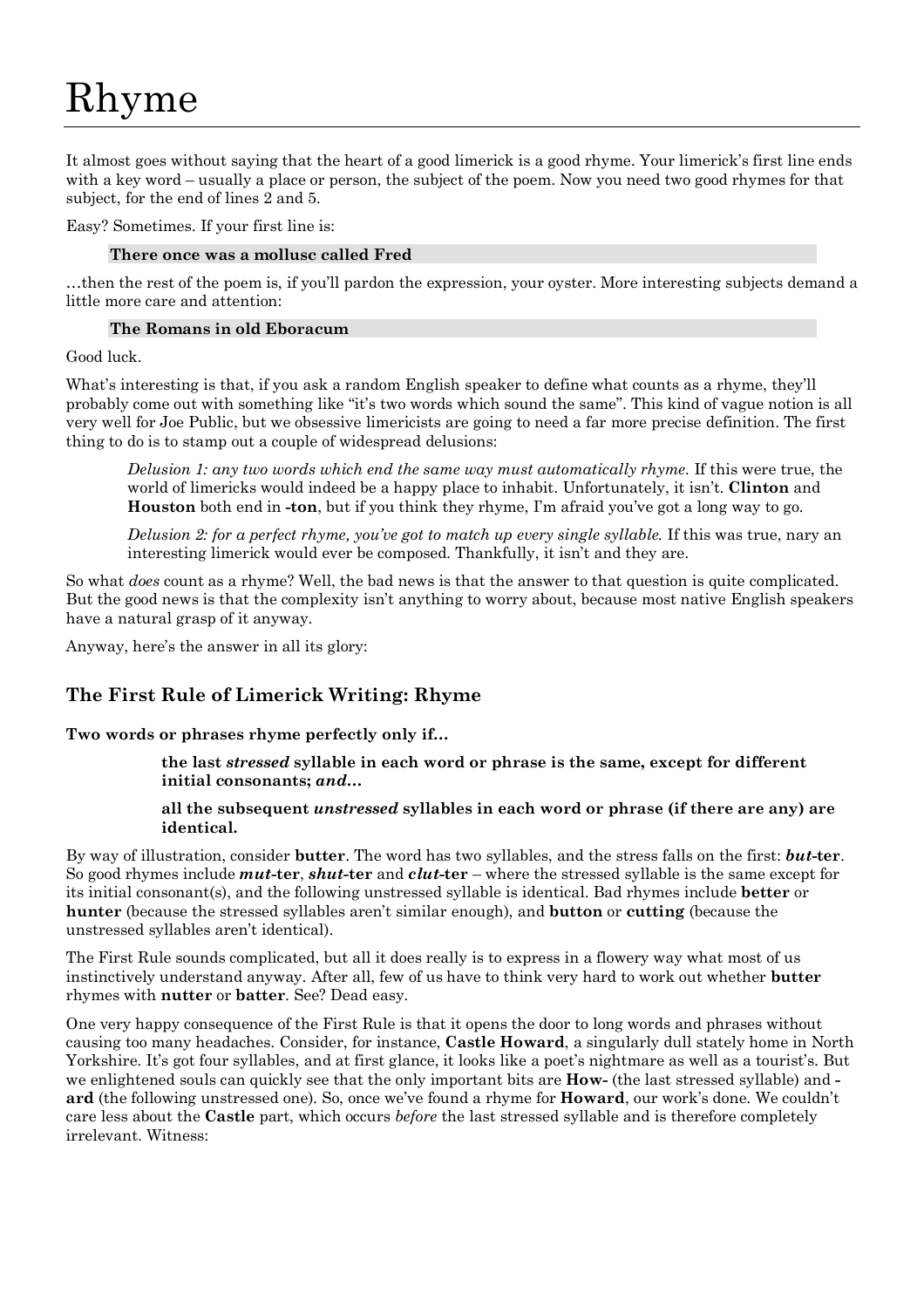#### **A vicar from near Castle Howard Was frequently branded a coward.**

Of course, the most common stumbling-blocks for the amateur limerick writer are not nice tame places like **Hull** or **Bath**, but the **Doncaster**s and **Stevenage**s of this world – stubborn, problematic and frankly uncooperative. Then there are the even more ferocious foreign beasts – **Constantinople**, **Waukesha** – which are all too happy to chew up and spit out whatever friendly syllables we tentatively toss in their direction.

The main problem is that many place names, especially English ones, have a habit of putting the stress on the first syllable, then lining up two or three unstressed syllables immediately afterwards. This makes them about as awkward to rhyme as anything ever could be, frankly. What chance have we got of finding a word to rhyme with **Battersea** (*Bat***-ter-sea**) simply by changing the first consonant, as the First Rule dictates? (**Mattersea**? **Plattersea**?)

Fortunately, at this point, the Second Rule comes to the rescue. Here it is:

# **The Second Rule of Limerick Writing: Cheat**

This is a cast-iron rule. Really.

Cheating in limericks is not only tolerated, it's practically *expected*. An audacious and gutsy display of verbal underhandedness is both inspiring and humbling. Never hesitate. Just reach into your limericist's toolbox and produce one of the four Magic Tools of Cheating.

Your whirlwind tour of these four wondrous devices begins… now.

Can't find a single word to match your subject? It doesn't matter. Just jam a few words together and nobody will notice the difference. This classic method, the **Multi-Word Rhyme**, is so common it hardly counts as cheating any more:

### **I met an old wrestler from Battersea, And no other man was as fat as he.**

Then there's the limericist's constant companion, the **Judicious Apostrophe**:

**There was an old lady of Acomb Who tried to cook eggs, but not break 'em.**

With the aid of this little scamp, **them** becomes **'em** (usually pronounced with what linguists call a 'schwa', a word that itself has an ironically long 'ah' sound); **her** becomes **'er** (almost like 'uh'); **he** becomes **'e**; and **will** becomes **'ll**:

**There was a newsagent from Strensall Who swallowed a small HB pencil. His neighbour said, "Sid, "Why not swallow a quid? "If that doesn't shift it, ten pence'll!"**

(By the way, a note to the pedantic: that last line violates the First Rule because **pencil** and **pence'll** don't strictly rhyme; they don't different initial consonants. If this kind of disrespect annoys you, invent an appropriately deferential alternative.)

Next up is the **Cross-Line Rhyme**, where a word or phrase is interrupted in an awkward place in order to force a rhyme that wouldn't otherwise work:

**A dinosaur expert from Battersea Loved archaeological matters. He Advised, "Do not jostle "When digging a fossil; "If jolted too hard, then it shatters, see?"**

That particular technique can be a bit too overpowering for some more conservative palates. Ask yourself: if you were reading that second line out loud, where would you pause? Would you obey the metre and take a breath after 'He', to force a rhyme? Or would you go with the flow of the prose and stop after 'matters', then charge on across the line break? Either way, your listeners have to make a certain amount of conscious